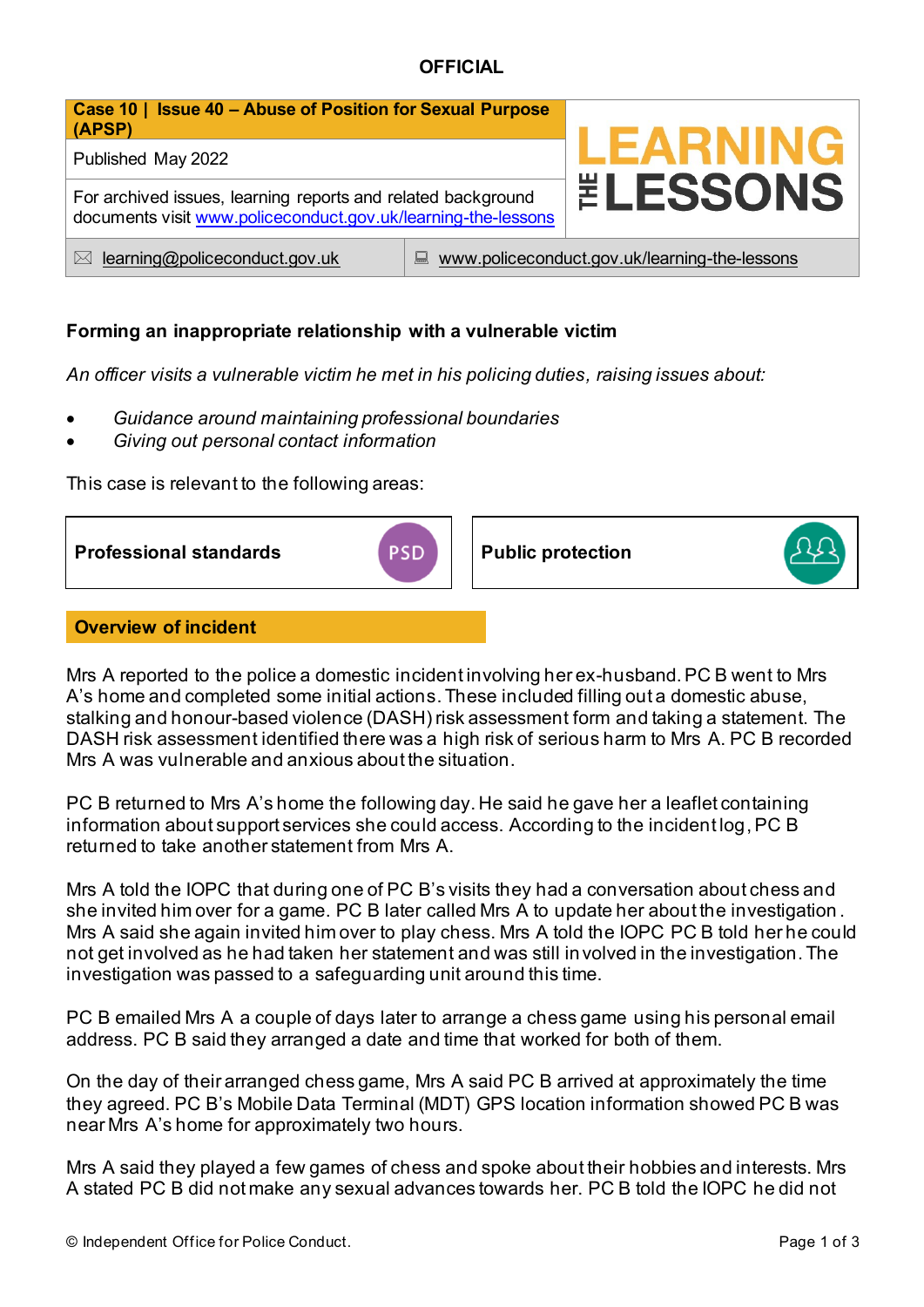#### **OFFICIAL**

view their meeting as a date as he saw Mrs A as a friend. He also maintained nothing sexual happened between them.

Over the course of the next two weeks PC B's MDT GPS location information showed he was in the vicinity of Mrs A's home eight times. On some days, the GPS information showed PC A had been in the area on more than one occasion.

PC B's deployment record showed he was not deployed to the area around Mrs A's address on the days the GPS data showed him as having been there. In PC B's second interview he admitted to meeting and speaking with Mrs A on two further occasions. He also said he was in the area of her home on the other occasions highlighted by the MDT information after they met and played chess the first time. On the occasions PC B said he was in the area of Mrs A's address, he claimed this was not to visit her but was in relation to "past and… current personal life issues". PC B declined to explain what he meant by this.

One day, Mrs A was visited by outreach workers. She told them about her meeting with PC B where they played chess. The outreach workers told her not to contact PC B again. On the same day. Mrs A said she contacted PC B to tell him they could not be in contact anymore. Mrs A said PC B was very professional, understanding and apologised to her when she told him they could not be in contact.

The IOPC was unable to verify when Mrs A made the phone call to PC B to inform him they would have to cease contact. However, several of the occasions when PC B's MDT GPS location data showed him in the vicinity of Mrs A's address were after the outreach workers spoke to Mrs A.

PC B informed his inspector about the meeting he had with Mrs A where they played chess approximately a week after the outreach workers spoke with Mrs A. The inspector told PC B not to contact Mrs A again under any circumstances.

A few days later PC B provided a written account of his meeting with Mrs A to his sergeant by email. Later that day, PC B's MDT location was recorded as in the vicinity of Mrs A's home on two occasions.

A statement was provided by Temporary Police Sergeant (T/PS) C, a colleague of PC B. T/PS C said PC B told him about going to Mrs A's home on two occasions and that, on both occasions, they had spoken. T/PS C said PC B acknowledged he had "missed a bit out" when he made the disclosure to his supervisor. T/PS C also recalled PC B telling him Mrs A had told PC B it was not right for them to talk to each other and had shouted at PC B to leave during one meeting. PC B disputed this account and stated Mrs A had never shouted at him to leave.

At the time of this incident, PC B had completed an online training package on sexual misconduct and abuse of position (which includes emotional relationships). When asked about this training, PC B said he had no recollection of it but did accept he had completed it. He said he did not believe he had formed an emotional relationship with Mrs A because he did not believe Mrs A to be his girlfriend. He said he saw their relationship as a friendship.

PC B accepted that Mrs A met the definition of vulnerable set out within the online train ing package he had completed, namely that she was someone who is "able to be physically, emotionally, or mentally hurt, influenced or attacked". This was also reflected in the DASH risk assessment PC B carried out. The online training package was also clear in stating officers must not give out personal contact details to any victim, offender or witness.